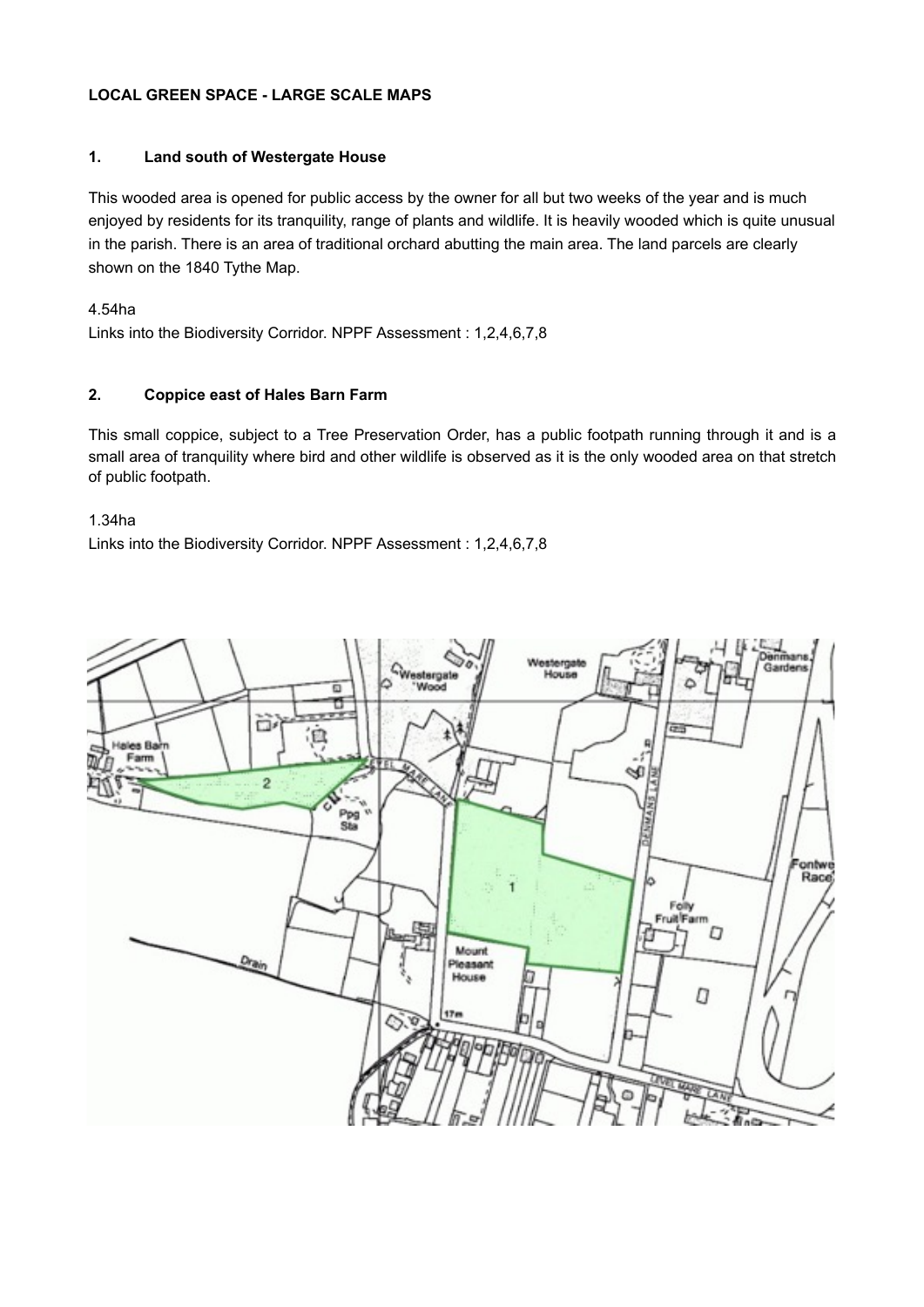## **3. Limmer Pond, Church Road**

Small pond at the edge of Church Road, surrounded by trees, fed by chalk streams and a haven for insects and wildlife. Site lies close to the hamlet of Aldingbourne and housing in Norton Lane and Nyton Road. It is referenced in local histories of the parish as a site used for the watering of cattle. It is maintained by the Parish Council with work carried out by volunteers.

0.11ha

The land parcels are clearly shown on the 1840 Tythe Map. NPPF Assessment : 1,2,4,6,7,8

# **4/5. St Mary's Church Yard and extension, Church Lane**

Grave yard to the Grade 1 Listed Building, St Mary's Church. The location in the small hamlet of Aldingbourne, surrounded by fields and set amongst trees give this church yard a tranquil and calm feel. It is a haven for wildlife. Contains the parish War Memorial.

0.82ha

The land parcels are clearly shown on the 1840 Tythe Map. NPPF Assessment : 1,2,3,4,6,7,8

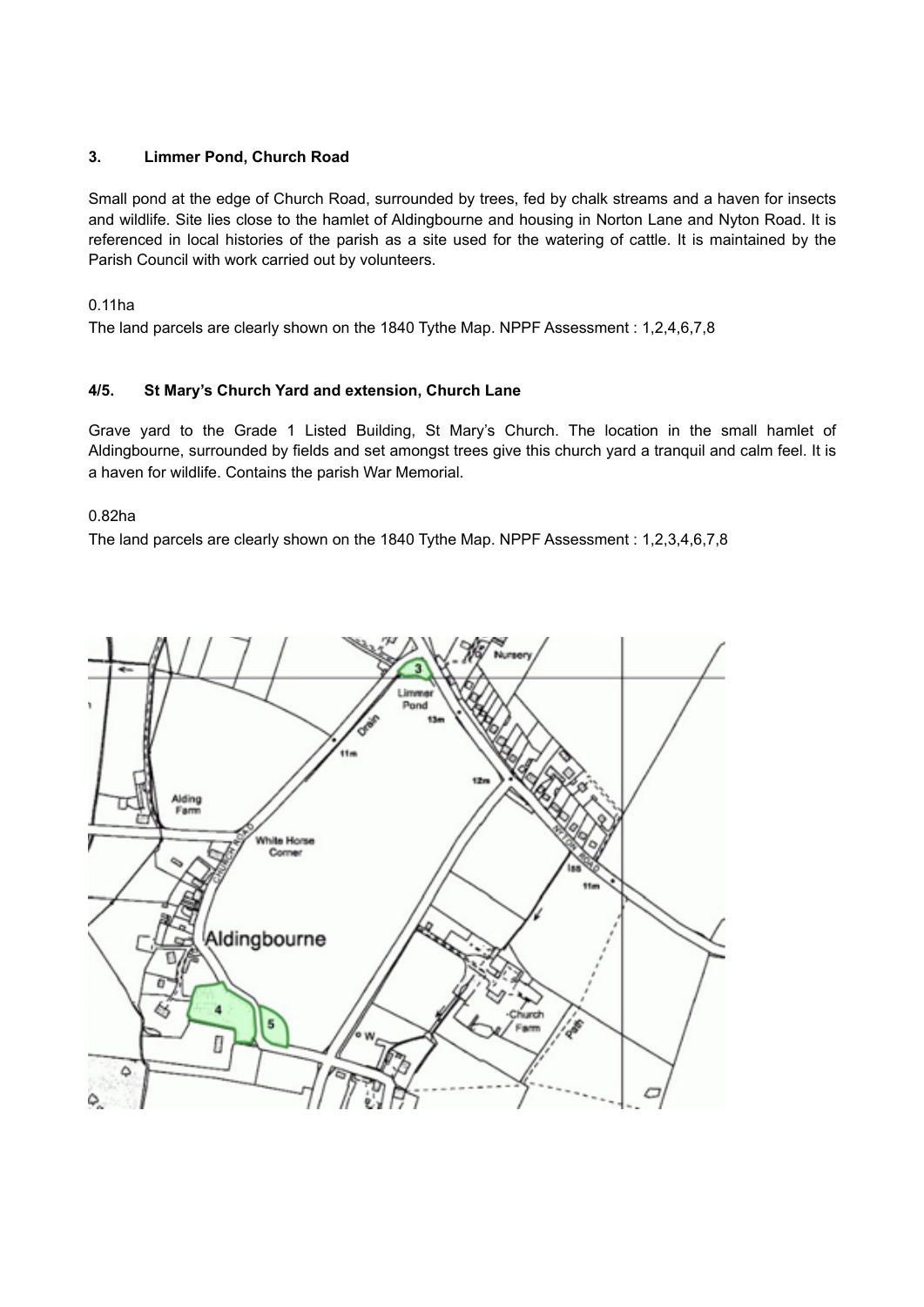# **6. The Mill , Oving Road**

Pond and small wooded area bounded by public rights of way. Tranquil area which is an important wildlife site, being the largest body of open water in the parish with a wide range of insects, birds and amphibians. The area is part of the proposed new Conservation Area.The pond was mentioned in the Doomsday book. The land is 200 metres away for the former Bishop's Palace. The pond is fed by three chalk streams.

## 1.72ha

The land parcels are clearly shown on the 1840 Tythe Map.

## NPPF Assessment : 1,2,3,4,6,7,8



# **7. Aldingbourne Sports and Community Centre, Westergate Street**

Community public sports field owned by Aldingbourne Parish Council and leased to a local charitable trust established for recreational purposes. Used by residents for Barnham Trojans Football Club (serving approximately 110 young footballers from 4 parishes), Aldingbourne Tennis Club, Bowling Club, Small Bore Rifle Club, Bognor Regis Model Railway Club and other sports and leisure purposes such as fetes, dog walking. Contains public playground for children. Bounded on three sides by mature tree lines and hedges and a chalk stream which forms part of the biodiversity corridor.

### 5.16ha

The land parcels are clearly shown on the 1840 Tythe Map. NPPF Assessment : 1,5,8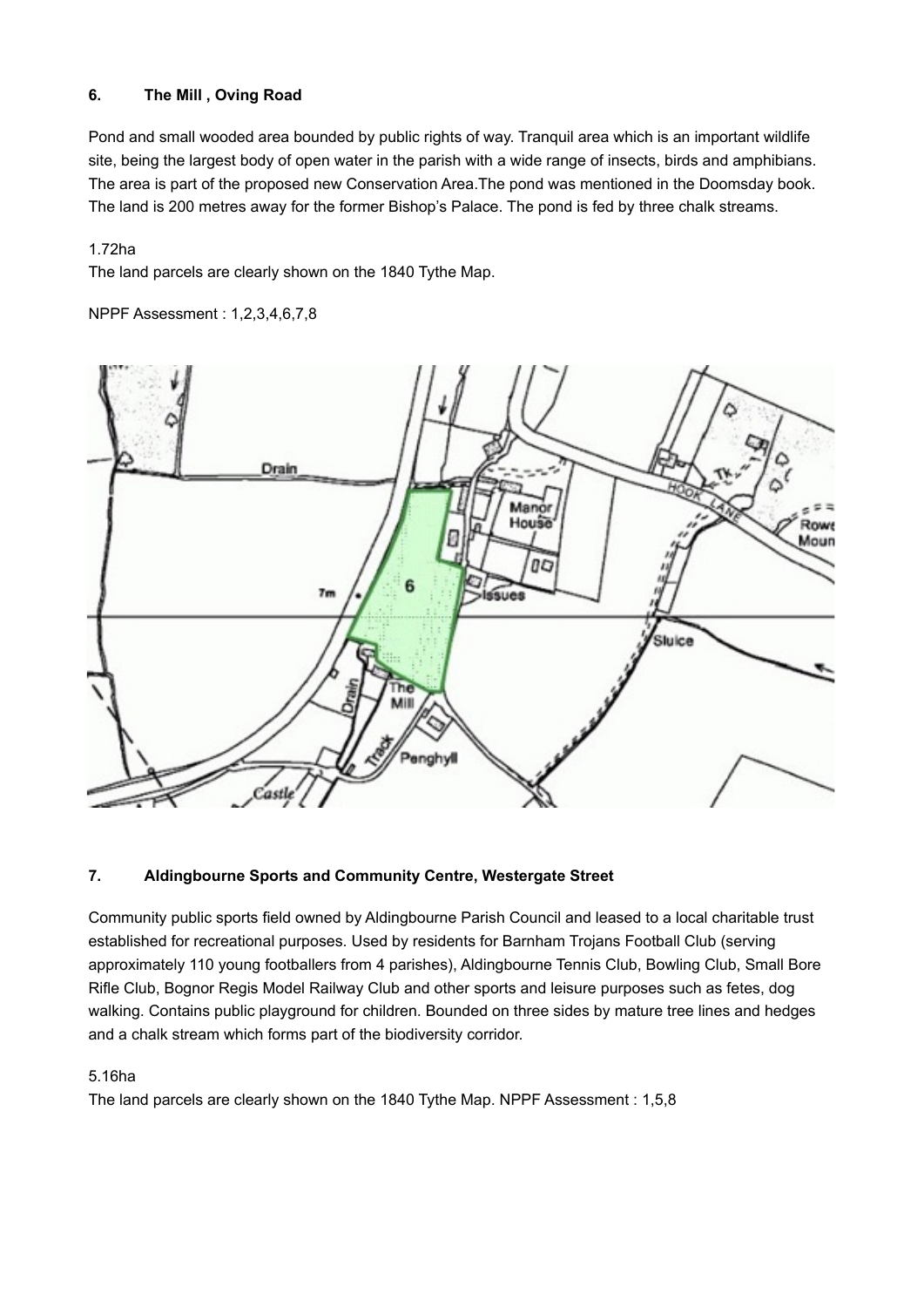# **8. Aldingbourne Primary School, Westergate Street**

School playing field primarily for school usage as part of its sport and health awareness and activity programmes. The field is bounded by hedges and trees and is a focus for village gatherings to do with the school. This field is owned by WSCC.

# 0.79ha

The land parcels are clearly shown on the 1840 Tythe Map. NPPF Assessment : 1,5,8

# **9. Aldingbourne Methodist Church, Westergate Street**

Area of grass behind the church used for social events connected with the church and by the wide variety of groups using the church hall, including guides, mother and toddler group, community cafe, fundraising. Also used as a quiet place for reflection, particularly important for funerals and other church use and much valued by the church community. This Methodist Church serves 3 parishes.

0.14ha

The land parcels are clearly shown on the 1840 Tythe Map.

NPPF Assessment : 1,2,3,4,6,7,8



( Note for Examiner : The gates to the field are kept locked due to issues with parking. The field gate is open when the church is in use which is most days.)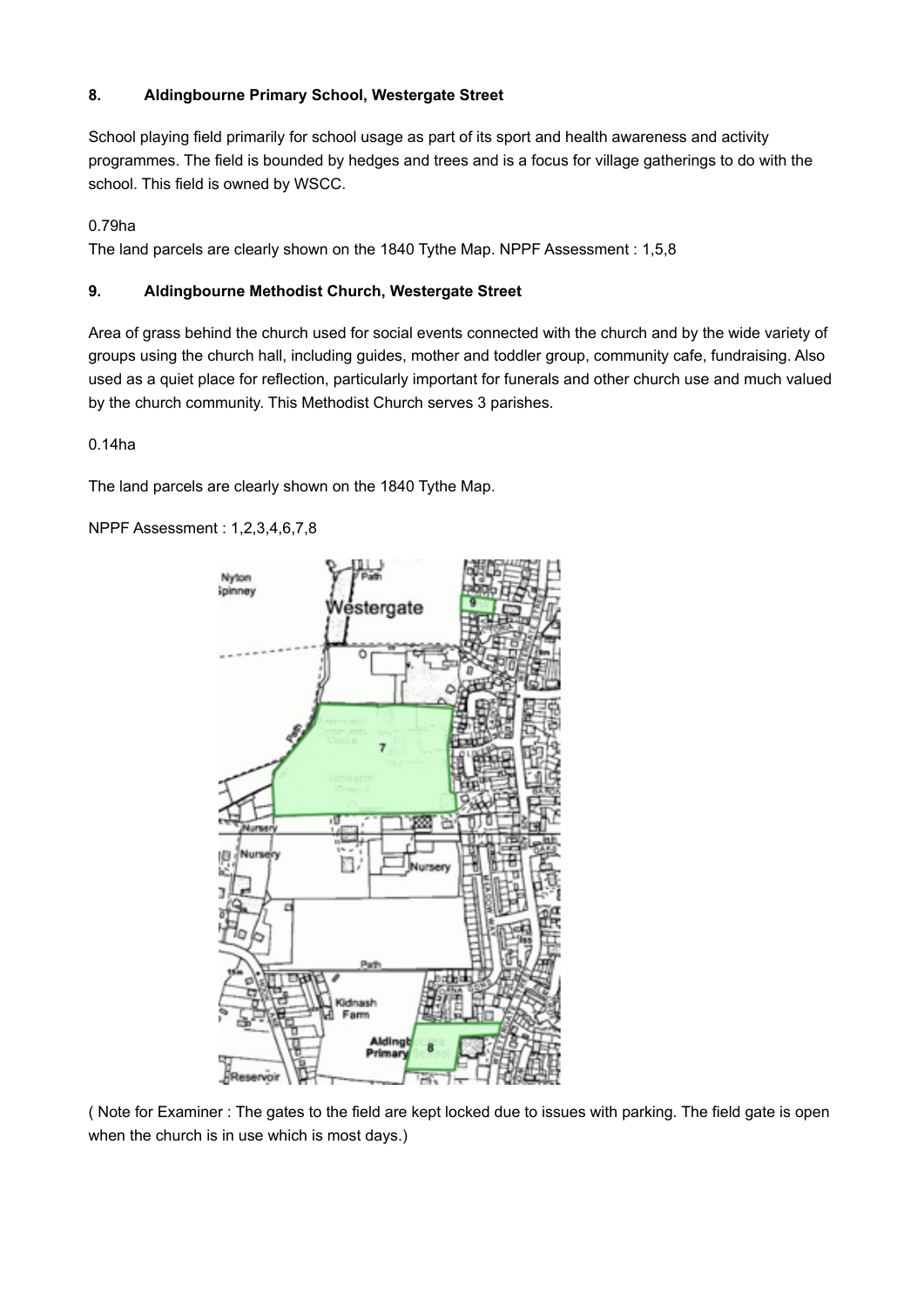# **10. Lime Avenue Playground**

Public playground much used by residents for children's play and recreation, in close proximity to housing enabling ease of parental supervision. Serves a large development close to Ormiston Academy occupied by many families with children, who would otherwise have to cross busy A29 to reach Aldingbourne Community Sports Centre for play facilities

0.19ha

NPPF Assessment : 1,2,5,8

## **11. Ormiston Academy School Playing Fields**

School playing field primarily for school usage as part of its sport and health awareness and activity programmes. This field is owned by WSCC. Links into the Biodiversity Corridor.

## 4.18ha

The land parcels are clearly shown on the 1840 Tythe Map. NPPF Assessment : 1,5,8

## **12. Land east of Ivy Lane**

Area of land on the village edge bounded by public rights of way and used for allotments. Used by residents for 70 years for dog walking, children's informal play and as a tranquil walking area to view bird and other wildlife. Links into the Biodiversity Corridor.

## 1.17ha

The land parcels are clearly shown on the 1840 Tythe Map. NPPF Assessment : 1,2,4,5,6,7,8

( Examiner determined that the land to the south should be allocated as Local Open Space. The Parish contests this. If one piece of the land meets the NPPF criteria, it all does. It is all in close proximity, demonstrably special, historically significant, of good and proven recreational value, tranquil, rich in wildlife and local in character). The plans to develop the land to the east actually show this land as green open space within the proposed new development.